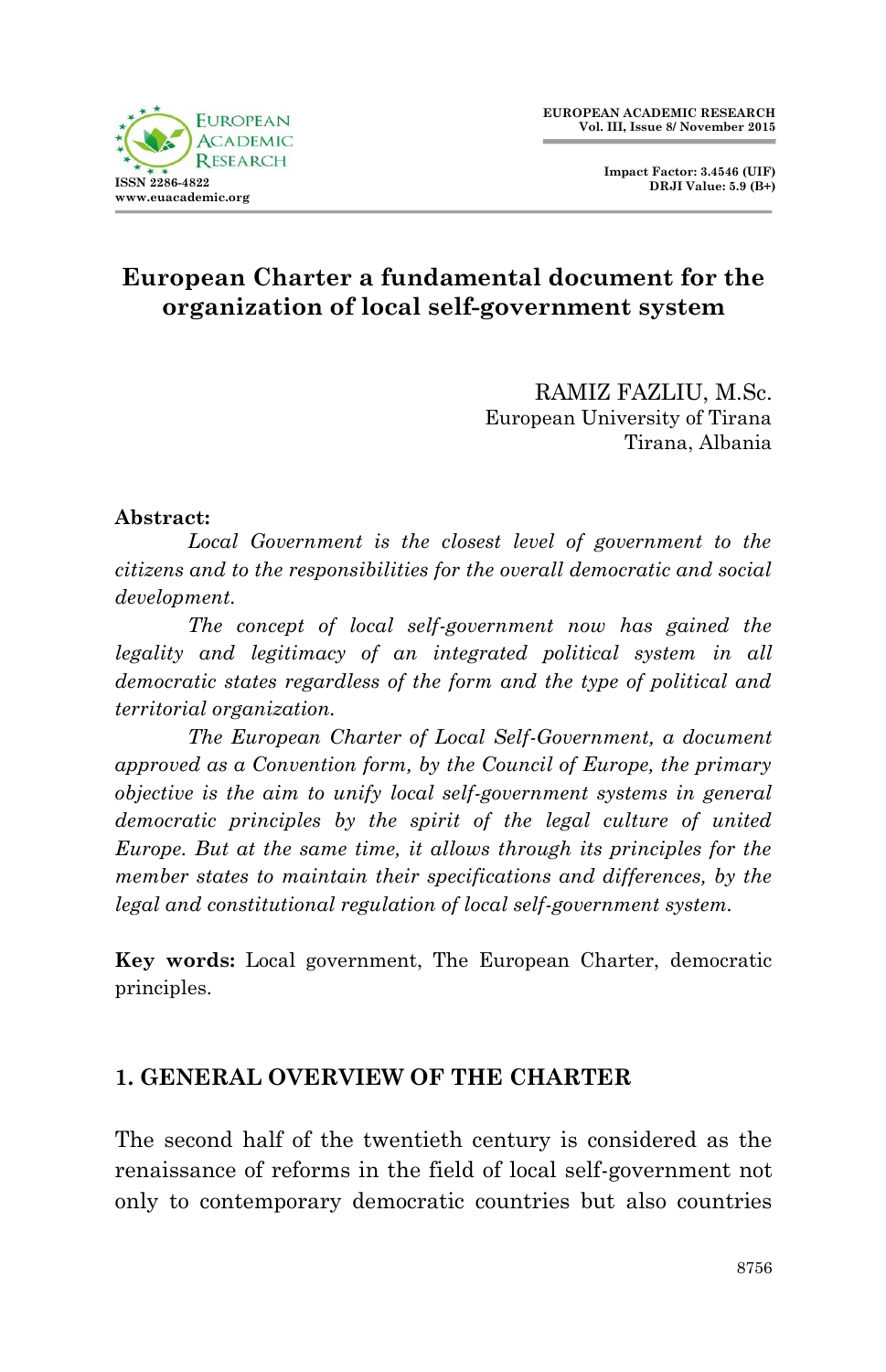Ramiz Fazliu*-* **European Charter a fundamental document for the organization of local self-government system**

that have passed the period of transition as well as the western Balkan countries.

European Charter (in Convention form)<sup> $1$ </sup> is considered as the most important international document which defines the basic principles of local self-government, approved by the Council of Europe in the form Convention on 15 October 1985. This document was drafted by government experts within the Committee members in local and regional issues, based on the proposal of the permanent Conference of local and regional authorities.

Council of Europe as an international organization since its establishment in May 5, 1949, is defined as an institution that cares for the preservation of fundamental human rights, development and protection of democratic principles of government and local self-government level. For this purpose, since 1957, was established the representative body at European level in the form of Permanent Conference of Local and Regional Authorities of Europe, which since 1994 works as a Congress of Local and Regional Authorities (CLRAE - The Congress of Local and Regional Authorities of Europe), as a consultative body which replaced the previous Conference. With the establishment of Congress as a special body of the Council of Europe, the fundamental issues that Congress will be dealing were local issues or the commitment to adopt a document with transnational character on local self-government.

This document in the form of a charter, would define the basic principles of the organization and functioning of local selfgovernment, which would oblige signatory members that these principles and standards not only to incorporate into the internal legal systems, but also to implement them in practice. The Charter is open for signature as a Convention form to members of the Council of Europe. So far 44 out of 47 member states of the Council of Europe<sup>2</sup> have signed it. Out of these

<sup>1</sup> www.conventions.coe.int

<sup>2</sup> www.conventions.coe.int

**EUROPEAN ACADEMIC RESEARCH - Vol. III, Issue 8 / November 2015**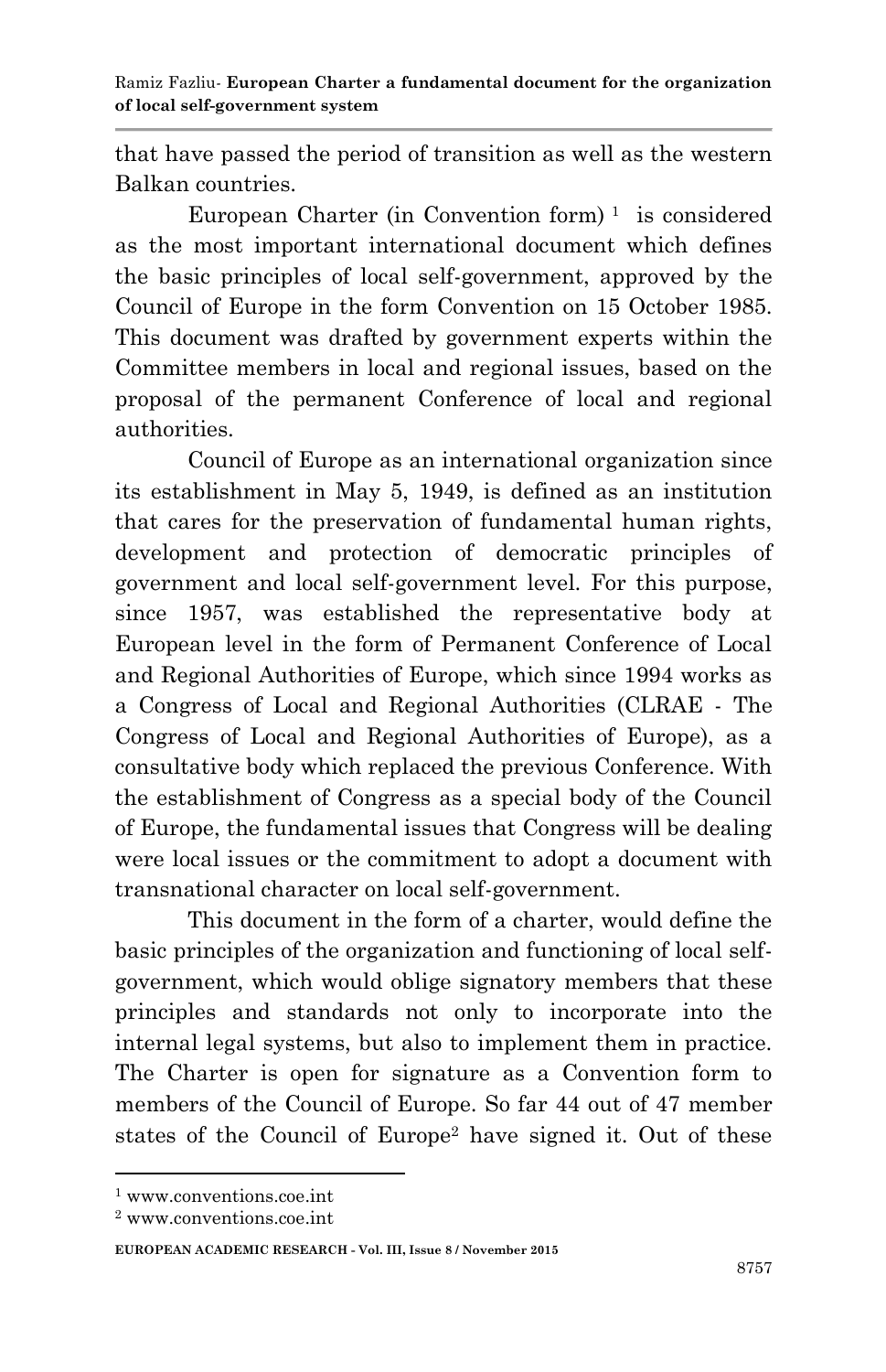countries only Andorra, Monaco and San Marino have not signed it.

Kosovo which is not yet a member of the Council of Europe with full rights, it actively participates in several forums of this organization, but the right for local selfgovernment is arranged and guaranteed by law and constitutional provision respectively article 123. Paragraph 3. of the Constitution of the Republic of Kosovo<sup>3</sup> , with what it respects the European Charter of Local Self Government. Therefore, the Republic of Kosovo implements all the Charter principles to the extent which is required for each signatory state.

European Charter of Local Self Government is made up of short **Preamble** and three parts of normative character. In the Preamble are emphasized basic premise of local selfgovernment and democracy, the main role of local government in construction of modern Europe and also the need of democratic constitution of local self-government power that has a large autonomy.

**The first part** treats the basic norms and principles on which it is established constitutional and legal basis of local self-government; the concept of local self-government, scope; border protection of local self-government units; organization administration and resources for duty performance; work supervision, financial resources; the right of organizing associations, the legal protection of local self-government.

**The second part** contains norms that dealing mainly with the obligations that parties receive upon signing. In this part, the Charter sets them as mandatory obligations and remaining obligations for which the parties commit to comply with the elimination of obstacles laid out in advance during the request for signature.

**EUROPEAN ACADEMIC RESEARCH - Vol. III, Issue 8 / November 2015** <sup>3</sup> The Constitution of the Republic of Kosovo, Prishtina 2008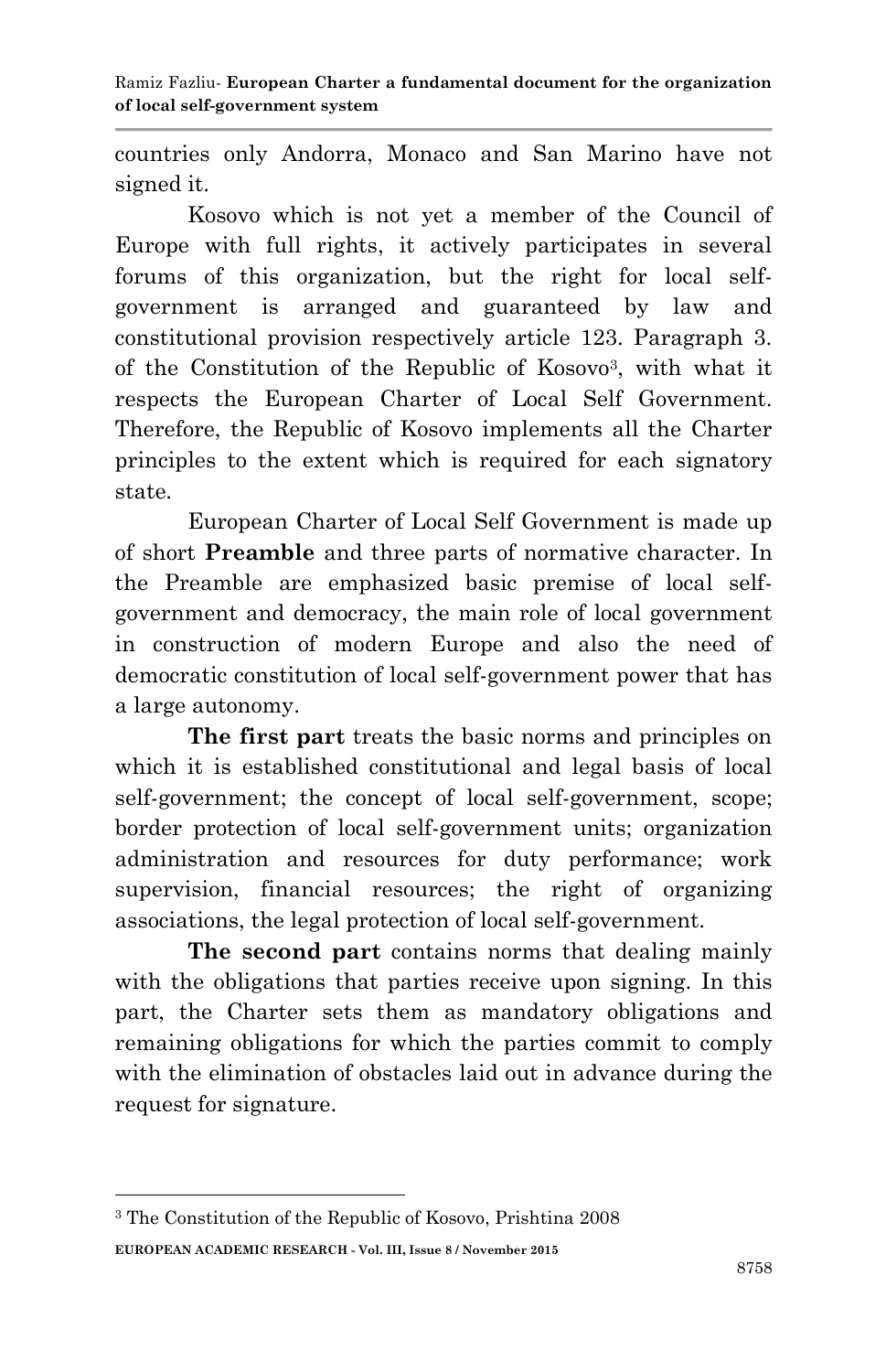**The third part** regulates the matter related to procedures that signatories must respect in case of: signature, ratification, entry into force; territorial clause, withdrawal and information.

#### $\overline{\phantom{a}}$  , where  $\overline{\phantom{a}}$  , where  $\overline{\phantom{a}}$  ,  $\overline{\phantom{a}}$  ,  $\overline{\phantom{a}}$  ,  $\overline{\phantom{a}}$  ,  $\overline{\phantom{a}}$  ,  $\overline{\phantom{a}}$  ,  $\overline{\phantom{a}}$  ,  $\overline{\phantom{a}}$  ,  $\overline{\phantom{a}}$  ,  $\overline{\phantom{a}}$  ,  $\overline{\phantom{a}}$  ,  $\overline{\phantom{a}}$  ,  $\overline{\phantom{a}}$  , **MEMBER STATES**

■ Albania, Andorra, Armenia, Austria, Azerbaijan, Belgium, Bosnia and Herzegovina, Bulgaria, Croatia, Cyprus, Czech Republic, Denmark, Estonia, Finland, France, Georgia, Germany, Greece, Hungary, Iceland, Ireland, Italy, Latvia, Liechtenstein, Lithuania, Luxembourg, Malta, Moldova, Monaco, Montenegro, Netherlands, Norway, Poland, Portugal, Romania, Russian Federation, San Marino, Serbia, Slovak Republic, Slovenia, Spain, Sweden, Switzerland, "the former Yugoslav Republic of Macedonia", Turkey, Ukraine, United Kingdom.

## **MONITORING STATES**

■ Canada, Vatican, Israel, Japan, Mexico, United States.

# **2. THE BASIC PRINCIPLES OF THE EUROPEAN CHARTER**

The principles of the European Charter proclaims in the first place, should be understood as objective of the Council of Europe itself to achieve the unity of the Member States in order to achieve and maintain common European democratic values. Therefore, through the principles of this Charter Member States are committed to create a standard for the organization of local self-government system, and at the same time are obliged to confirm this standard by legal and constitutional provisions.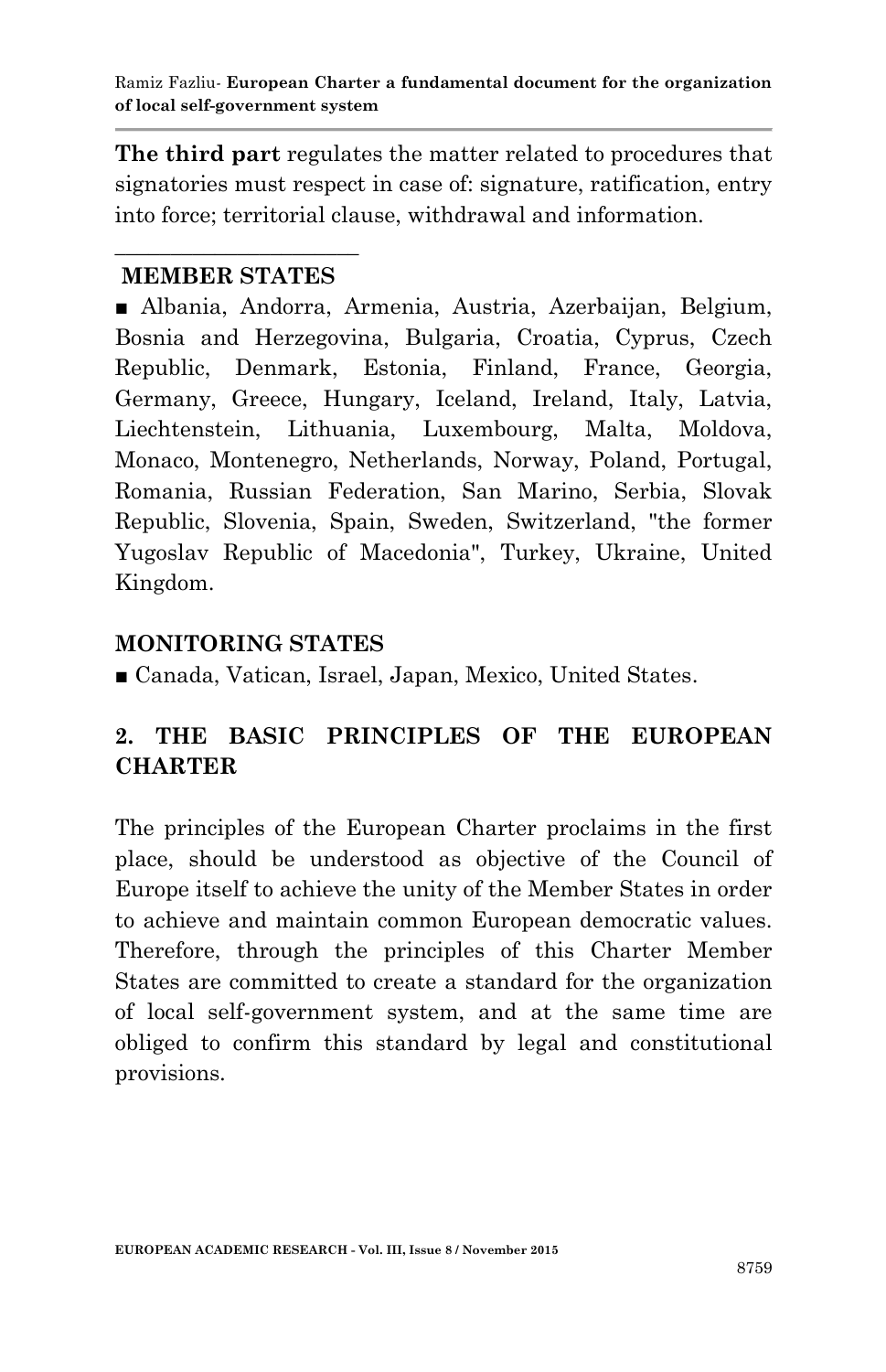## **2.1. Legal and constitutional principle of local selfgovernment**

Legal and constitutional principle of local self-government is defined by Article 2 of the Charter:

> "The principle of local self-government shall be recognized by internal legislation and, if possible, by the Constitution." 4

By this principle the right of local self-government should be guaranteed by law and the Constitution (where possible), than this right becomes legal and constitutional category, as an integral part of the general legal and constitutional system. However, by the original interpretation of this principle we can see that there are two possible solutions which regulate the local self-government. **The first** solution, is that local selfgovernment to be regulated by law and constitution and, **the second** solution, which is based on the second part of Article 2 which states "**where possible by the Constitution**", which means that this principle expresses an understanding or has flexibility in itself for decisive request to amend constitutions of member states, which very often is a long and difficult process as well as familiarizes those countries that have no written constitution in the active developments in the field of reforms.

#### **2.2. The concept of local self-government**

**"By local self-government we mean the right and effective capacity of local authorities to regulate and direct, within the law, under their own responsibility and in the benefit of their population a good part of public affairs".**<sup>5</sup>

So, the Charter refers here to the original competences or "own" local authorities through which performs duties in the real and formal manner, which reflect directly on the development and life of local communities.

<sup>4</sup> European Charter of local self-government, article 2 5European Charter of local self-government, article 3.

**EUROPEAN ACADEMIC RESEARCH - Vol. III, Issue 8 / November 2015**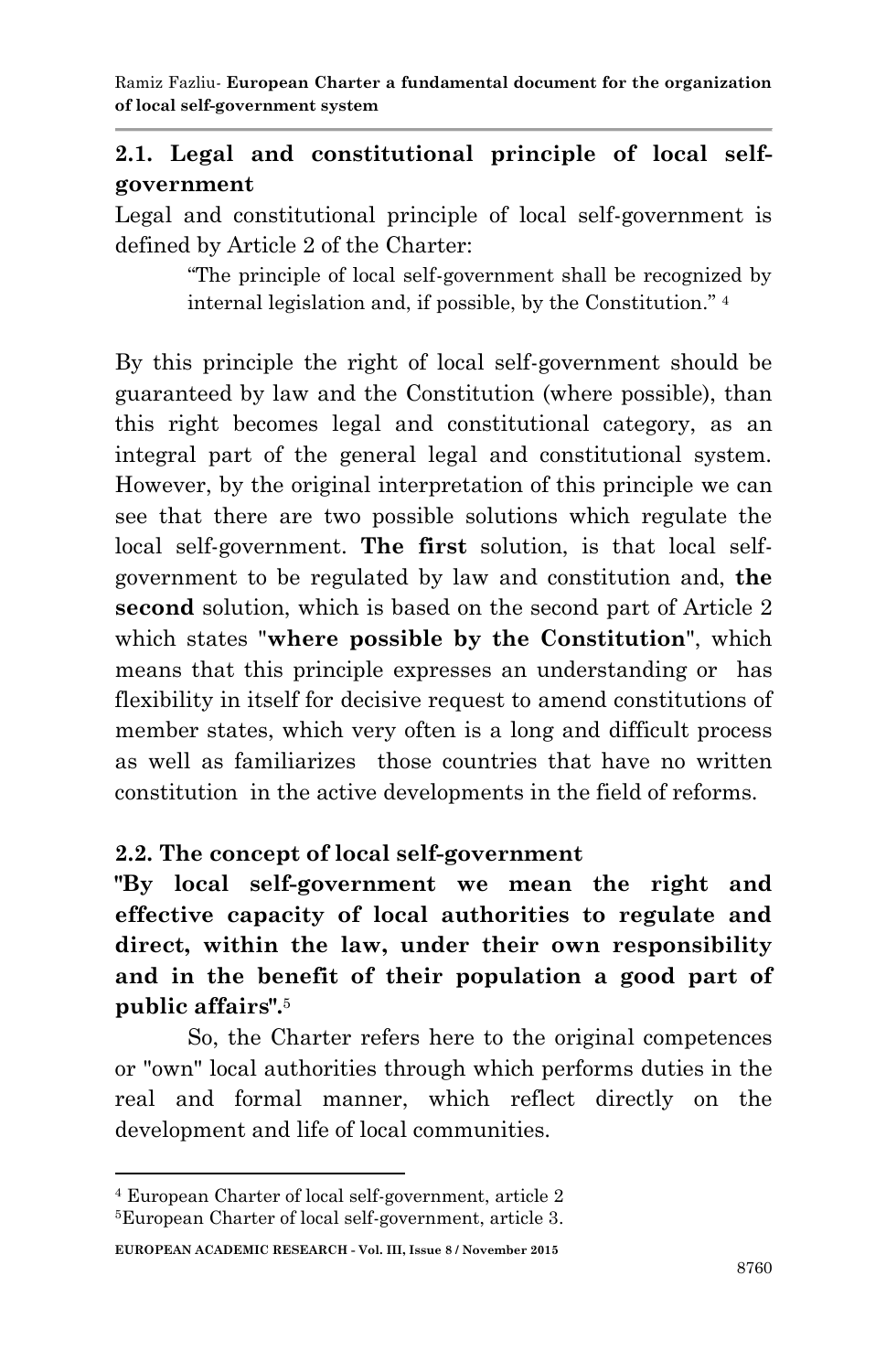**"This right is exercised by councils or assemblies composed by members elected by free, secret, equal, direct and universal voting, and which may possess executive and responsible organs in front of them." <sup>6</sup>**

So, we are dealing with local-level bodies. Their organization, structure and forming is based on democratic principles and procedures. Thus, the European Charter but also the practice of European countries shows that local governments have three basic types of their bodies, who are: Assembly or the Council, the Executive Body of the Assembly or Council and Local Administration.

**The Assembly or the Council** - this is the representative body of local self-government unit. The Assembly is composed of members elected by free, secret, direct, equal conditions, universal voting and may have executive bodies responsible to them. <sup>7</sup>

**Executive body of the Assembly (Local Government**), - as the body of local self-government unit responses to the Assembly. The Executive Body may be of collegial kind, type of committee, board, council or local government, and individual body (INOKOS), as it is the President, manager etc.

**Local administration** - as the body not less important for the local self-government unit, which is different not only by shape but also by the organizing manner respectively staff selection-recruitment.

# **2.3. Scope and competences - the principle of subsidiary and consultation**

**"The basic competences of local self-government units are set by the Constitution or by law. However, this provision does not prevent local self-government units** 

#### **EUROPEAN ACADEMIC RESEARCH - Vol. III, Issue 8 / November 2015**

<sup>6</sup> European Charter of local self-government, article 3.2.

<sup>7</sup> Emir Dobjani , E drejta administrative I, Tiranë 2004, pg.113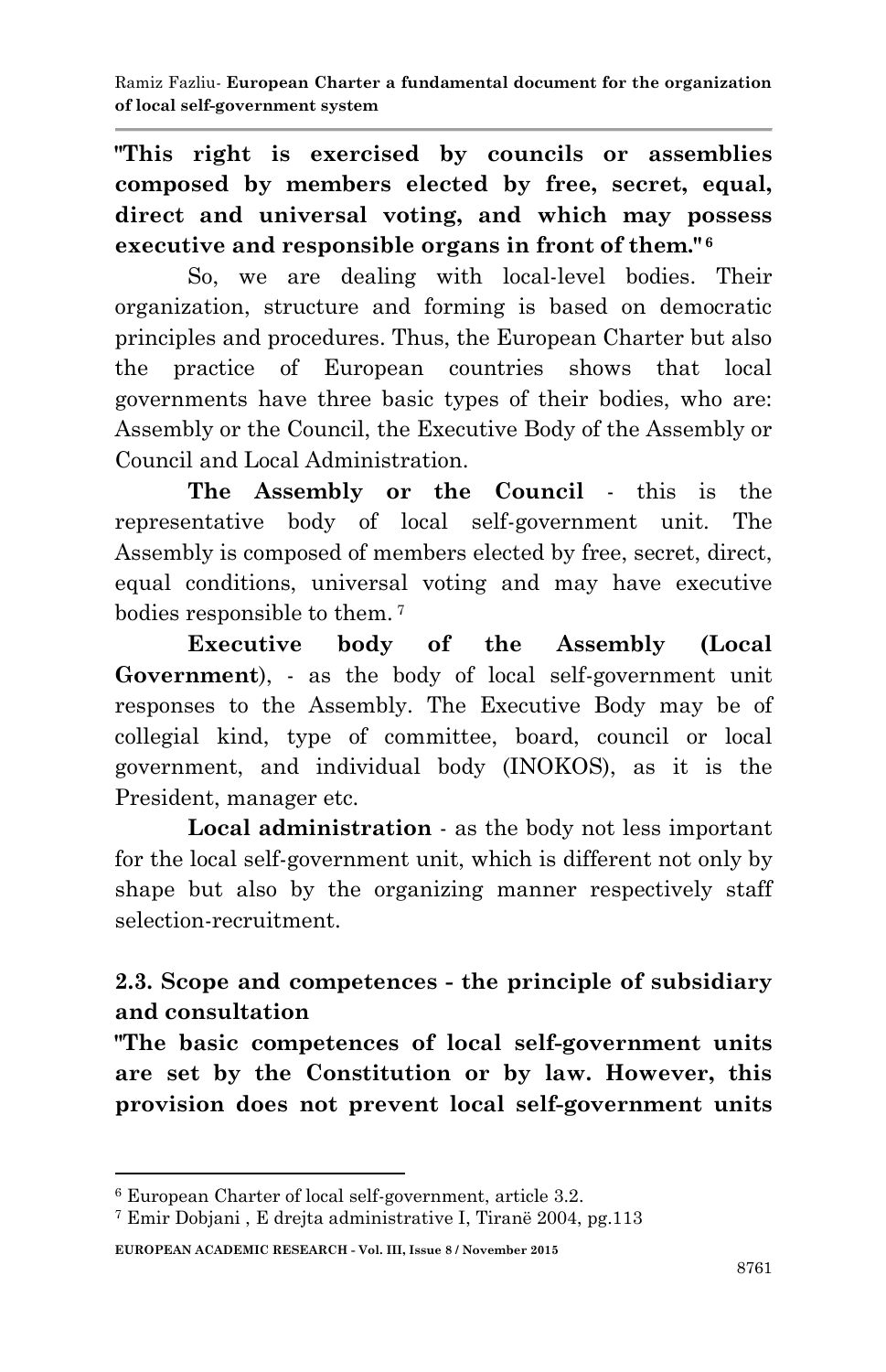Ramiz Fazliu*-* **European Charter a fundamental document for the organization of local self-government system**

### **to take competences with special purposes, in accordance with the law".<sup>8</sup>**

So, the basic competencies of local self-government are determined by the Constitution or law. The competences entrusted to this authority should be to complete and at the same time where it is possible should be respected the principle of subsidiary meaning the exercise of public responsibilities belongs to the authorities closer to citizens. But, the practice of legal settlement local self-governments in all the countries provides that the competences may be discussed or limited by another authority, central or regional, only within the law and only by law. But, more in advance before a competence passes to a central or regional authority, local communities should be asked for their opinion (consultation) if possible, at the right time and in an appropriate manner, during the process of making decisions on competences transfer (taking and delegating) for all the matters belonging to them directly.

# **3. THE RELATIONSHIP BETWEEN CENTRAL AND LOCAL GOVERNMENT**

The organization, functioning and quality of services to local institutions is greatly influenced by the institutional basis and the principles set in the relationship of the central state bodies and local self-government ones.

The relationship between central and local institutions is in a continuous development, which often takes the character of open controversy in relation to clearly defined competences.

The Local self-government although it is a right that allows citizens territorial governance in a smaller unit, it is also proven as an element of state regulation. This is especially reflected in the performance of certain public performance, entrusted by the central authorities, which could come under the delegated and devolved competences of government.

**EUROPEAN ACADEMIC RESEARCH - Vol. III, Issue 8 / November 2015**

<sup>8</sup>European Charter of local self-government, article 4.1.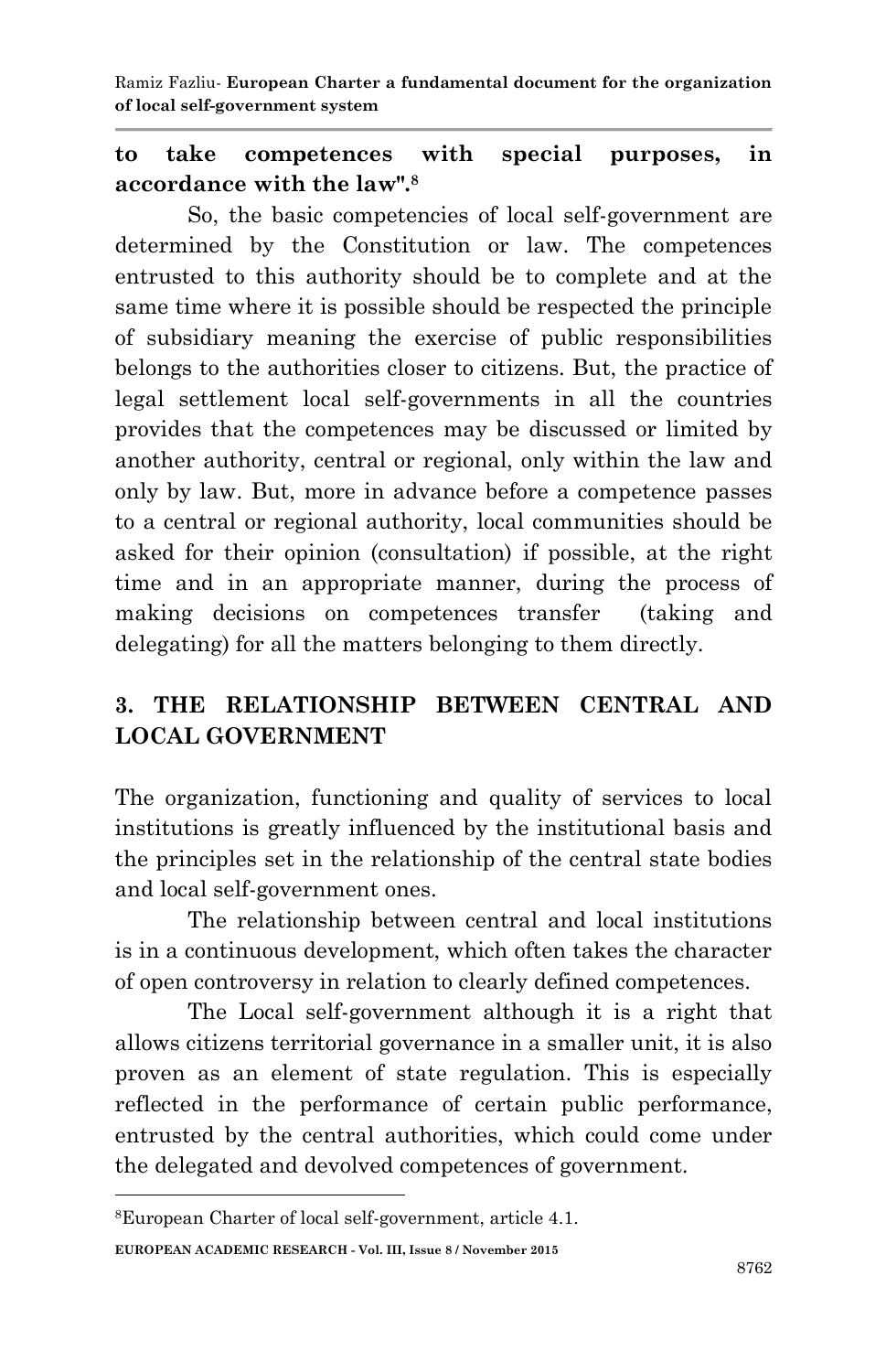European Charter of Local Self-Government defines independence and dependence of local institutions clearly in its Article 11, which states**: "Local Self-Government Units within the local character performances are independent and performances within state character they depend on the central bodies ".<sup>9</sup>**

Central bodies of the government possess legal mechanisms that make the supervision of local self-government bodies.

Under the constitution, the laws and the European Charter of Local Self-Government, is set the right and the manner of controlling the legality of local self-government units performance, financial control, ways of consultation with local self-government units, consulting on laws and other acts locally implemented, consulting for government grants, conditions and procedures for disassembling of the assembly of the unit for local self-government, forms of cooperation between government and municipalities, appeals and legal protection of citizens with administrative procedure.

All forms of support and intervention of the central government in local administration affairs are positive effect on citizens, when they are explicitly defined and permitted by the laws which guarantee full rights of citizens and nondiscrimination.

All forms and methods of control of legality and financial control of local self-government bodies should be expressly provided by law.

The ultimate purpose of building relationships between central and local institutions lies in the implementation of constitutionality and legality in the affair of the organs of local self-government unit through institutional mechanisms.

**EUROPEAN ACADEMIC RESEARCH - Vol. III, Issue 8 / November 2015 .** 9European Charter of local self-government, article 11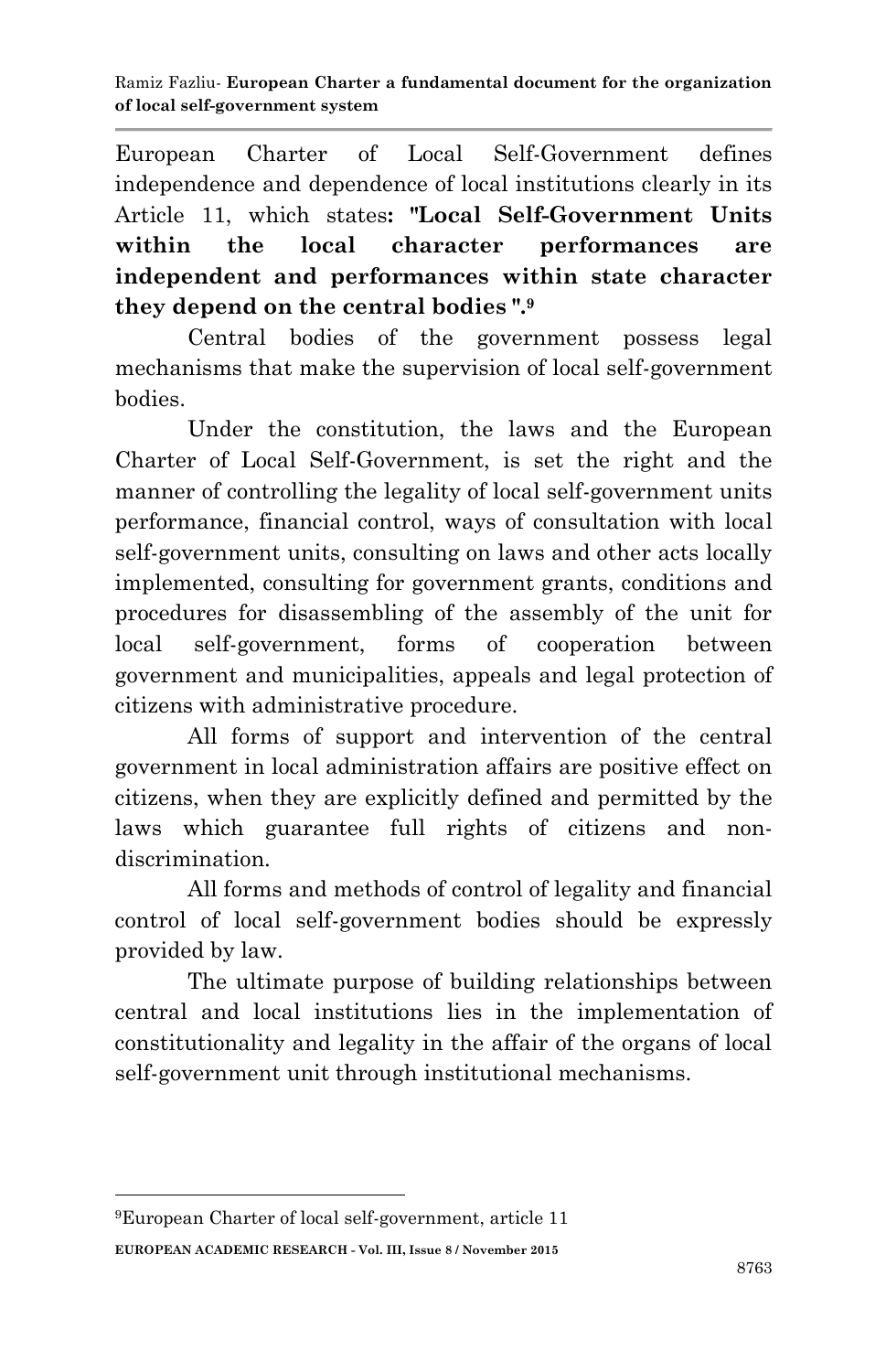# **4. THE DECENTRALIZATION AND DECONCENTRATION**

The meaning of the notion of local self-government and decentralization, depending on the historical context of the development of state and local government reform has created such relationship, so that in theory and practice is difficult to divide and set the border between them. While the decentralization is the administrative notion, self-government is mainly a political notion.

The decentralization is defined in general terms as transfer, distraction or transfer of governance functions, management and administration from central to local level. This transfer includes the competences, authority, functions, resources and responsibilities of the exercise of power.

The transfer of the central power to local power refers to the level of the central government to local self-government units, but this transfer can also include other state institutions as the central administration office raised in the local level, which have intermediate role of exercising government.

The decentralization and development of local government systems are essential components of transition and reform for the states with consolidated democracy. Such practice has followed all the countries that have already gone through a long transition period, and is unavoidable way for the countries undergoing transition.

The decentralization and local government reform is an ongoing process and continuously perfects, but never been completed and can not end in any kind of development or quality of democracy. Therefore, the meaning of selfgovernment and decentralization doesn't have the same interpretation and implementation in practice in all the countries, depending on the country and the political system of state regulation.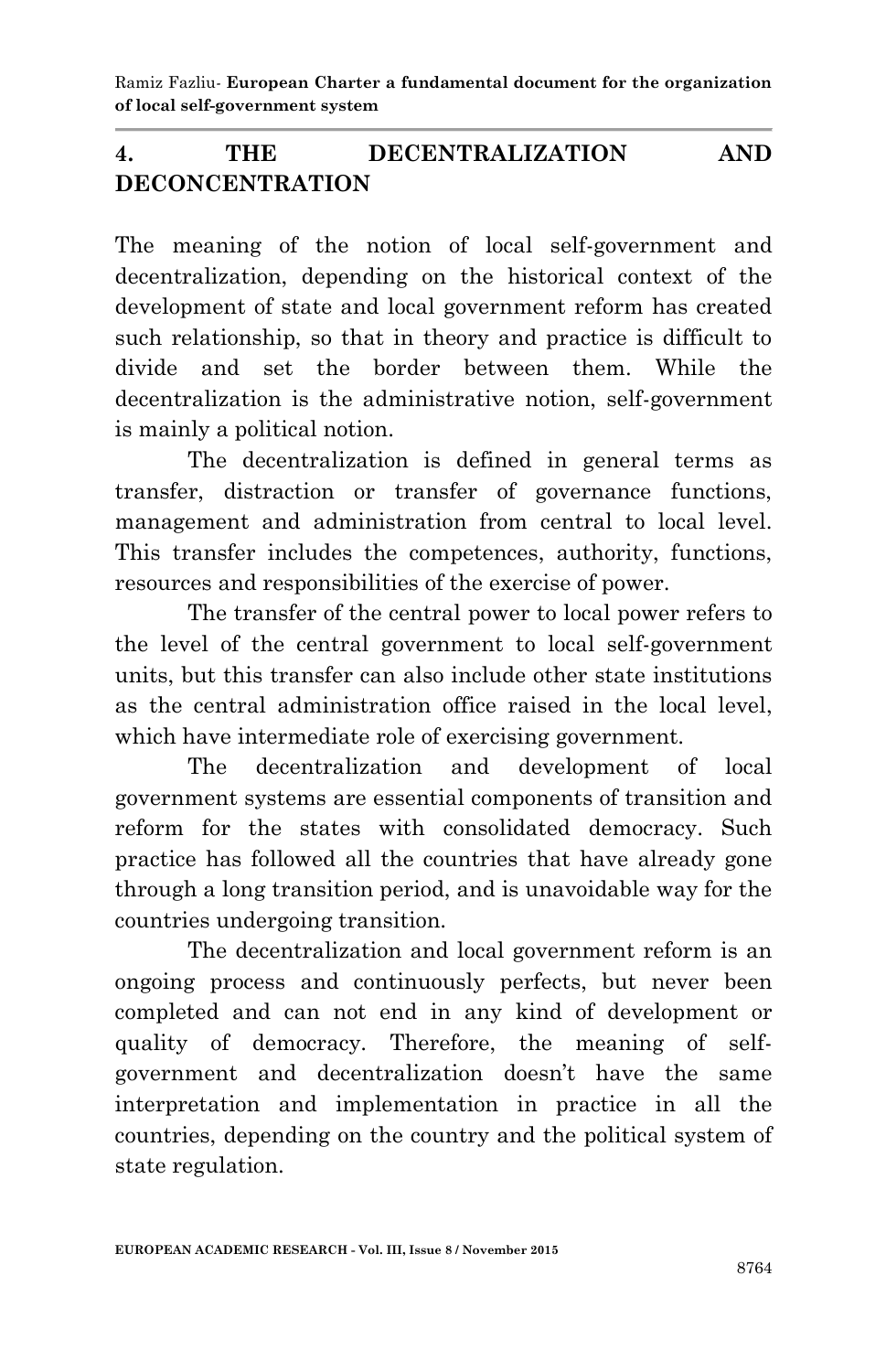Unlike decentralization which implies the transfer of power from central to local level and providing services to citizens, the deconcentration means the transfer of responsibility and authority within a state institution or municipal entity, in order to facilitate services and internal functioning.

Even the background of the introduction and development of local self-government in many countries, shows that the local self-government has not been and is not just a form of restriction of centralization, but also as an independent and self-governing institution from the central state institutions in accordance with the constitution and laws.

The European Charter on Local Self-Government, in its preamble provides space and implies the existence of local authorities endowed with decision-making bodies established in a democratic way by the choice of citizens, and with a broad autonomy of responsibilities and means by which they are exercised and resources needed for their implementation.

# **5. THE FORMS OF COOPERATION BETWEEN LOCAL AUTHORITIES (INTERMUNICIPAL COOPERATION, CROSS-BORDER, REGIONAL AND INTERNATIONAL)**

## **5.1 Intermunicipal Cooperation**

Joint nature of affairs and the need of solving problems nearly the same in order to provide quality service to the citizens, has increased the need for cooperation between municipalities, which means cooperation of two or more local governments on specific issues.

This cooperation in the best way is foreseen by Article 10. Paragraph 1. of **European Charter for local Selfgovernment which states:**

**"Local communities (local self-government units r.f.) have the right, exercising their competences, to**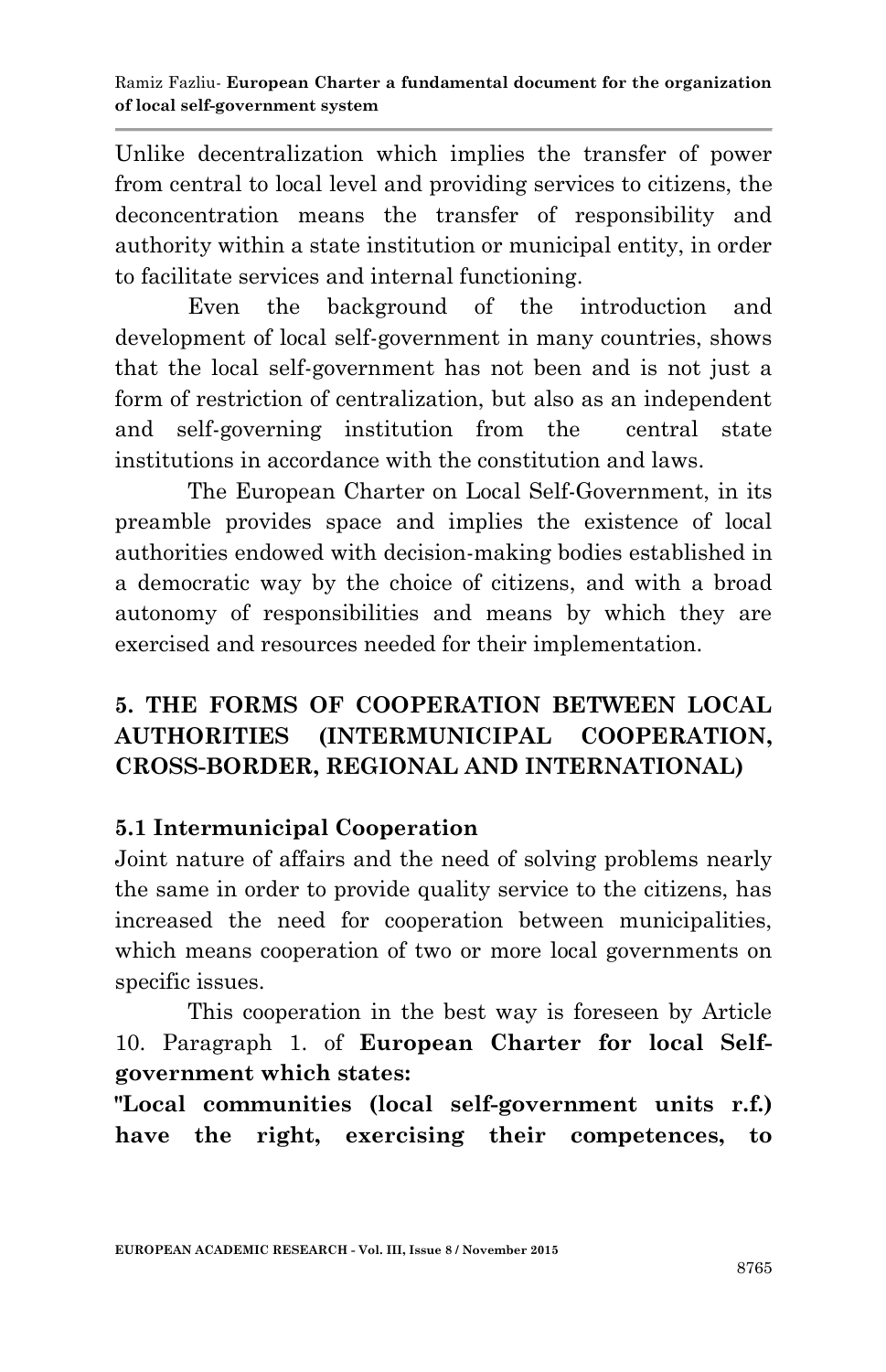# **cooperate and, within the law, to join with other local communities to carry out tasks of common interest"<sup>10</sup>**

Intermunicipal cooperation helps local governments to increase efficiency, improve the management of local issues and improve the quality of municipal services. The practice of cooperation between local government authorities in Europe has been increased in recent decades, especially after the expansion of the number of EU states.

The cooperation between municipalities, towns and regions in developed countries has proved a successful practice to cope with the difficulties in certain areas of competence of local authorities.

The best examples of such Intermunicipal cooperation, which means cooperating within the country, are shown almost in all countries, but as a model of cooperation is taken such as in Switzerland, Finland, Italy, Slovenia and in other countries.

It is common in Switzerland and Italy for two or more municipalities to establish joint companies for their waste recycling, or to create and jointly manage the forestry companies within their territories, jointly manage tourism and holiday centers. In this area of cooperation, the municipalities regulate the issues of taxes and other payments according to the law, in the case of Switzerland in respective municipalities and cantons.

In Finland, in some small municipalities are formed municipal offices, which are being used by more local authorities and carried out common functions. This practice is being attended more and more by municipalities in Kosovo very well, especially in the provision of services issuing documentation for private business registration or registration of vehicles.

**<sup>.</sup>**  $10$ European Charter of local self-government, article 10.1.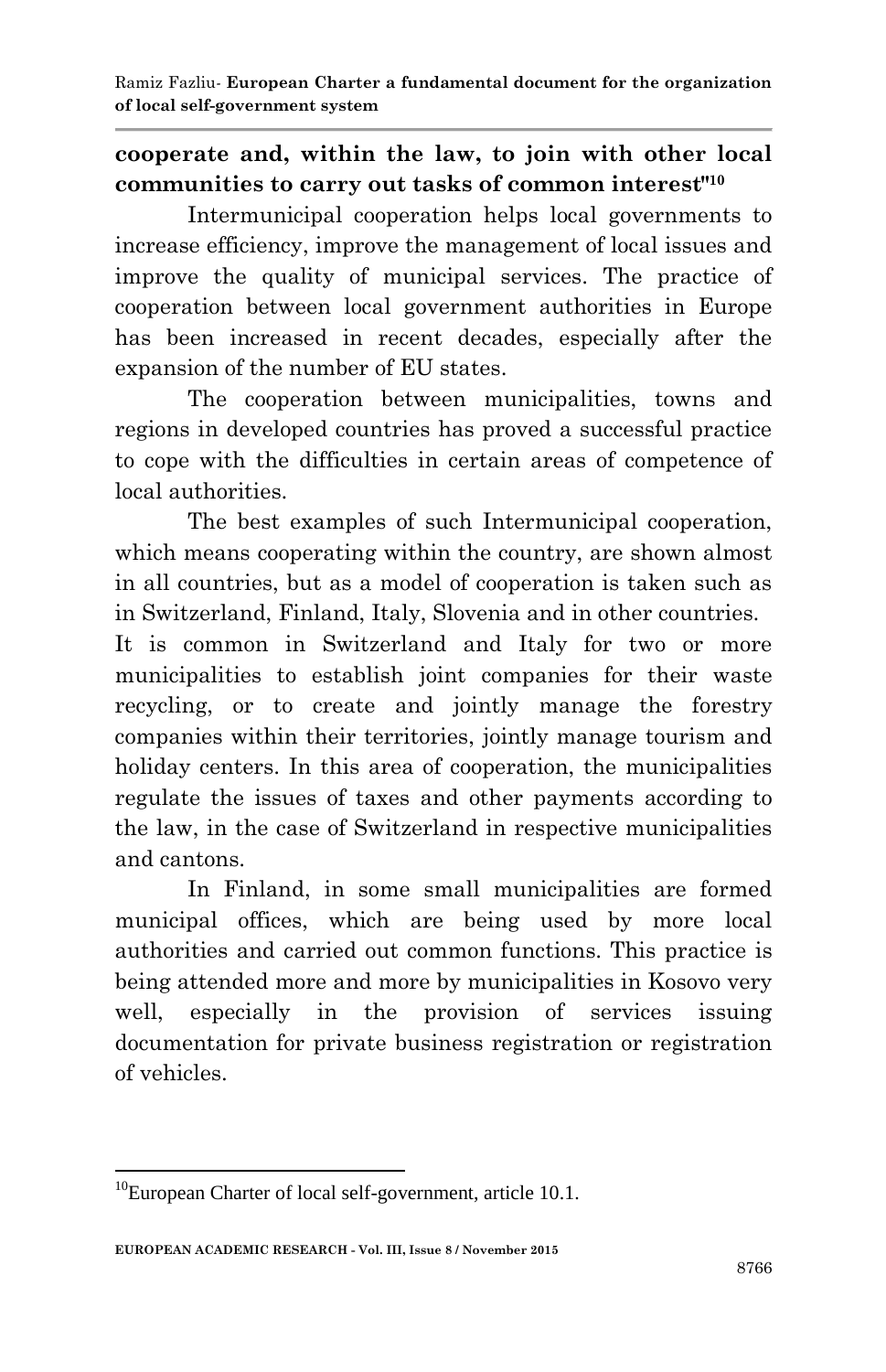### **5.2 Regional- Crossborder cooperation**

In the spirit of the principles of European Charter for Local Self-Government, the municipalities have the right to conclude agreements with other country's bodies of local selfgovernment. This kind of cooperation has grown up and is developing rapidly in many border municipalities in EU countries.

The need to resolve common issues and quality services for their citizens has encouraged cross-border and regional cooperation of countries on certain issues such as power supply, water supply, waste management, public transport, forest management, education, cultural activities, sport activities, joint road infrastructure, etc.

Such examples of cooperation we find in Scandinavian countries, Benelux, and in most border countries of EU.

Such practice of cooperation is extended to the countries of Central Europe, while a little less, but with growing perspective, this cooperation has begun in the countries of Eastern Europe.

After independence and recognition of the Republic of Kosovo, municipalities are entitled to enter into agreements with municipalities in other countries, within their competences, within the principles of the European Charter of Local Self-Government, and the Constitution and the Law on Local Self-Government.

The main purpose of any form of cooperation is the establishment of contractual relations or connections to find common solutions for similar problems, or to assist each other in fulfilling their responsibilities. Therefore, the cooperation has to do more with the exercise of competences on functional bases, rather than on political bases. 11

**EUROPEAN ACADEMIC RESEARCH - Vol. III, Issue 8 / November 2015** <sup>11</sup> MAPL, "Departamenti i Planifikimit të Burimeve" Prishtinë, 2007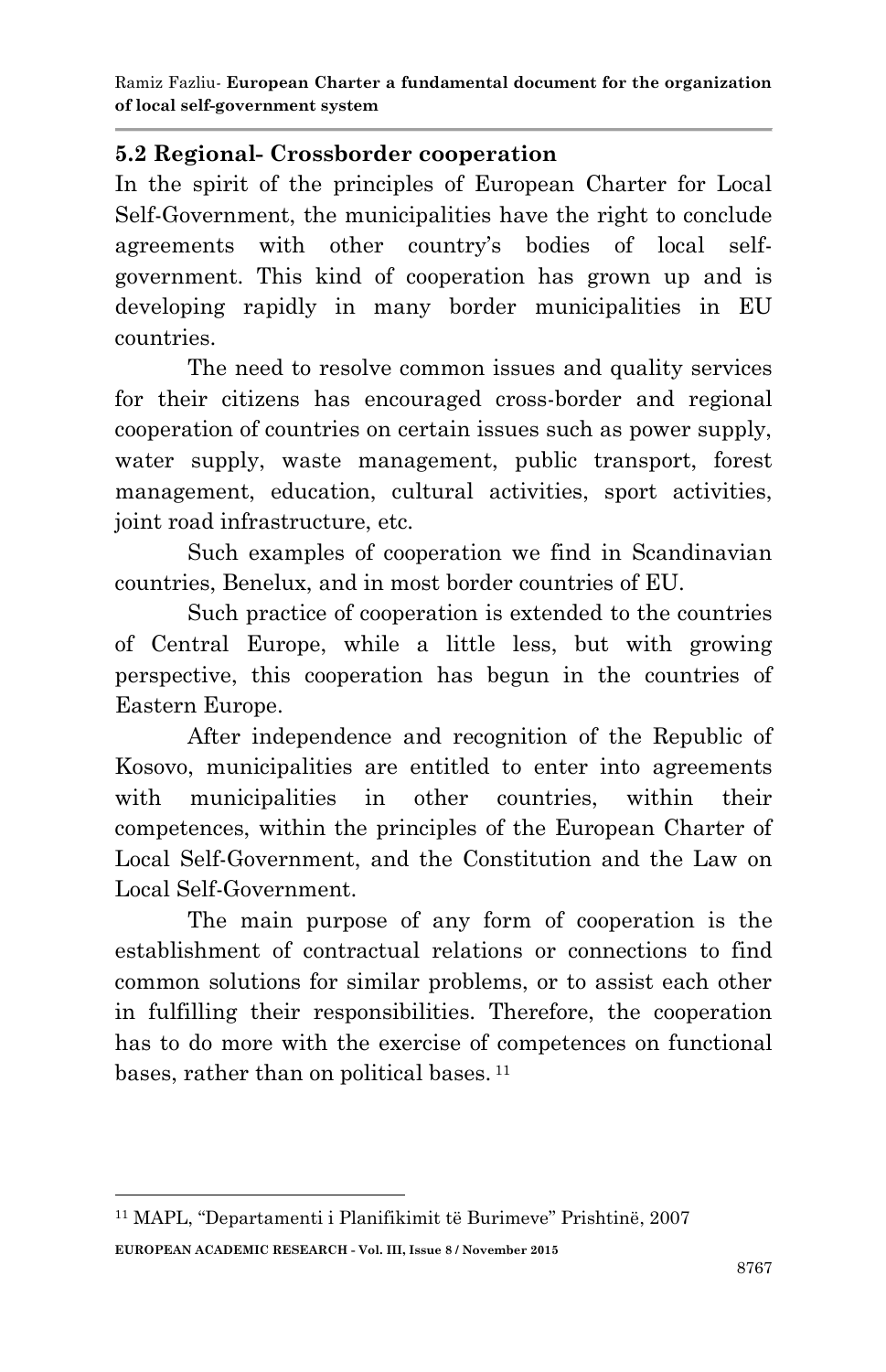### **5.3 International cooperation**

International cooperation of municipalities in many cases is realized in the form of twinning the cities or wider partnership within a plan little bit coordinated by the Congress of Local Authorities in Strasbourg.

However it is understood that the forms and possibilities of intermunicipality cooperation and between cities of different countries are not exploited enough, with particular emphasis wher was more opportunity for cooperation, such as public utilities, education, health, etc.

The international cooperation of municipalities can achieve a lot in promoting the values that the European Charter of local Self-Government provides, or in order to establish best governance practices, permanent and long-term cooperation in the exchange of common experiences and expertise.

To increase the level of international cooperation and coordination, it is needed the support from the central level of the respective state governments.

To increase the level of international cooperation and coordination needed support from the central level of the respective state governments.

Besides these forms of cooperation of local selfgovernment units, The Charter also recognizes their right to join and have a membership in associations or organizations within the country or in international level. The right to form associations of local units, the European Charter for Local Self-Government provides it in Article 10, which among other things says:

**"Local self-government units have the right, during the exercise of their competences, to cooperate and, within the law, to join in the association with other local units to carry out tasks of common interest within the country (state) as well as the right to accede to an international**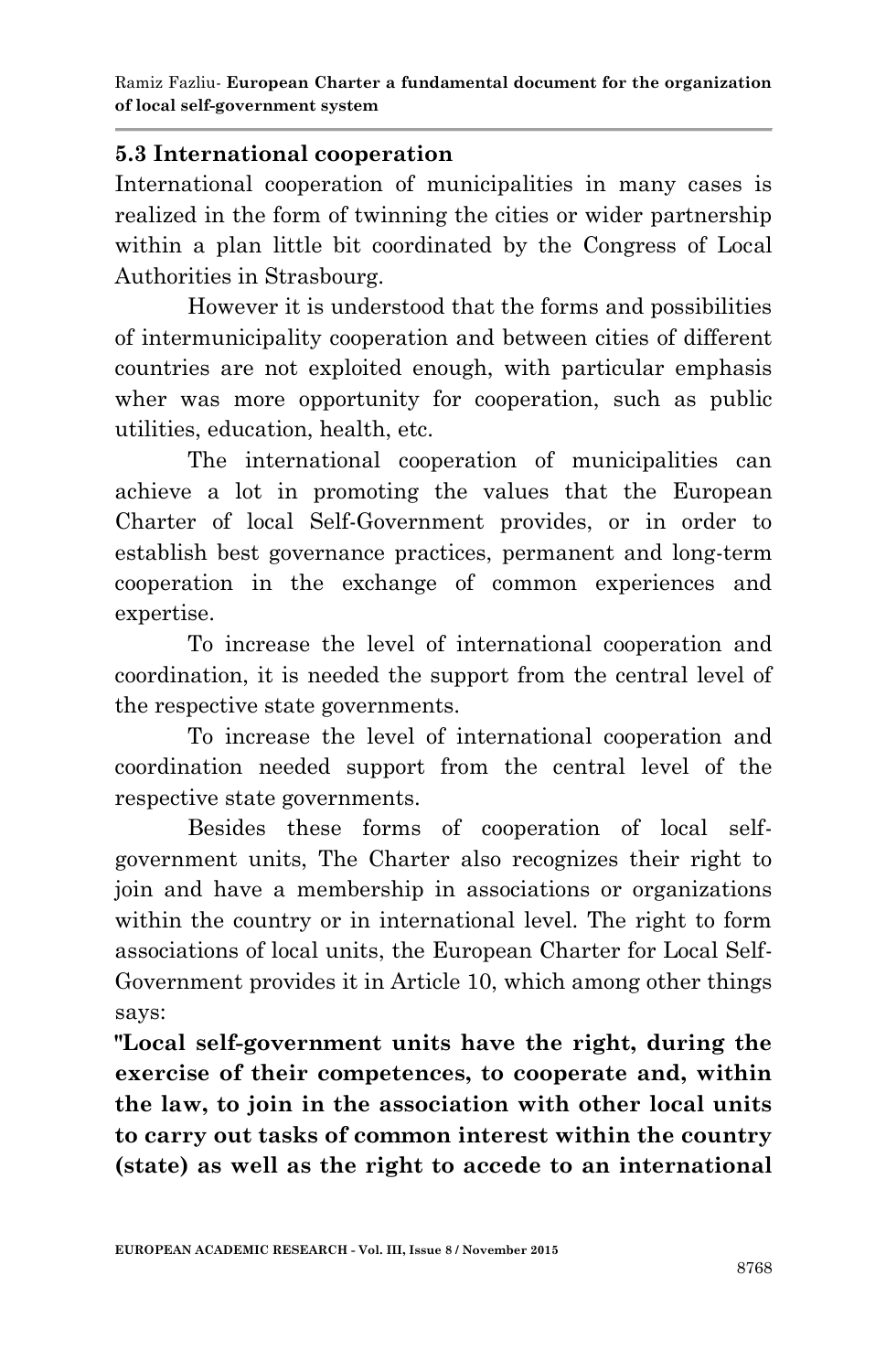Ramiz Fazliu*-* **European Charter a fundamental document for the organization of local self-government system**

#### **association, with conditions recognized by law, in order to cooperate with associations of other countries** " **12** .

These associations formed at national (regional) or international level have their main goal the affirmation and promotion of the fundamental values of the European Charter of Local Self-Government as best governance practices, exchange of experiences, mutual assistance, transparent and democratic governance. Depending on the organization level of local self-government system, these associations are also being designated as such. Association of Municipalities (Kosovo, Macedonia, Slovenia, France, Germany, etc.), Union of cities (Serbia), the Union of Municipalities and Communities (Albania) etc.

#### **6. FINANCIAL RESOURCES**

In accordance with national economic policies, and taking into consideration the fiscal sustainability of the units of local selfgovernment, they have the right to have sufficient financial resources which makes them freely exercise their legal competences. So, the resources of local self-government units must be fair comparing the competences provided by the Constitution or law.

The financing and financial resources issue of local selfgovernment units is foreseen in Article 9. of the Charter:

**"At least a part of the local government's financial resources must come from local taxes and obligations, where the level can be set up by its local authorities within the limits that law allows" <sup>13</sup>**

Since the functioning practice of local self-government units has shown that in many countries can not meet its legal obligations by relying on its own financial resorces especially countries with insufficient national development (countries in

**EUROPEAN ACADEMIC RESEARCH - Vol. III, Issue 8 / November 2015**

<sup>12</sup>European Charter of local self-government, article 10 13European Charter of local self-government, article 9.3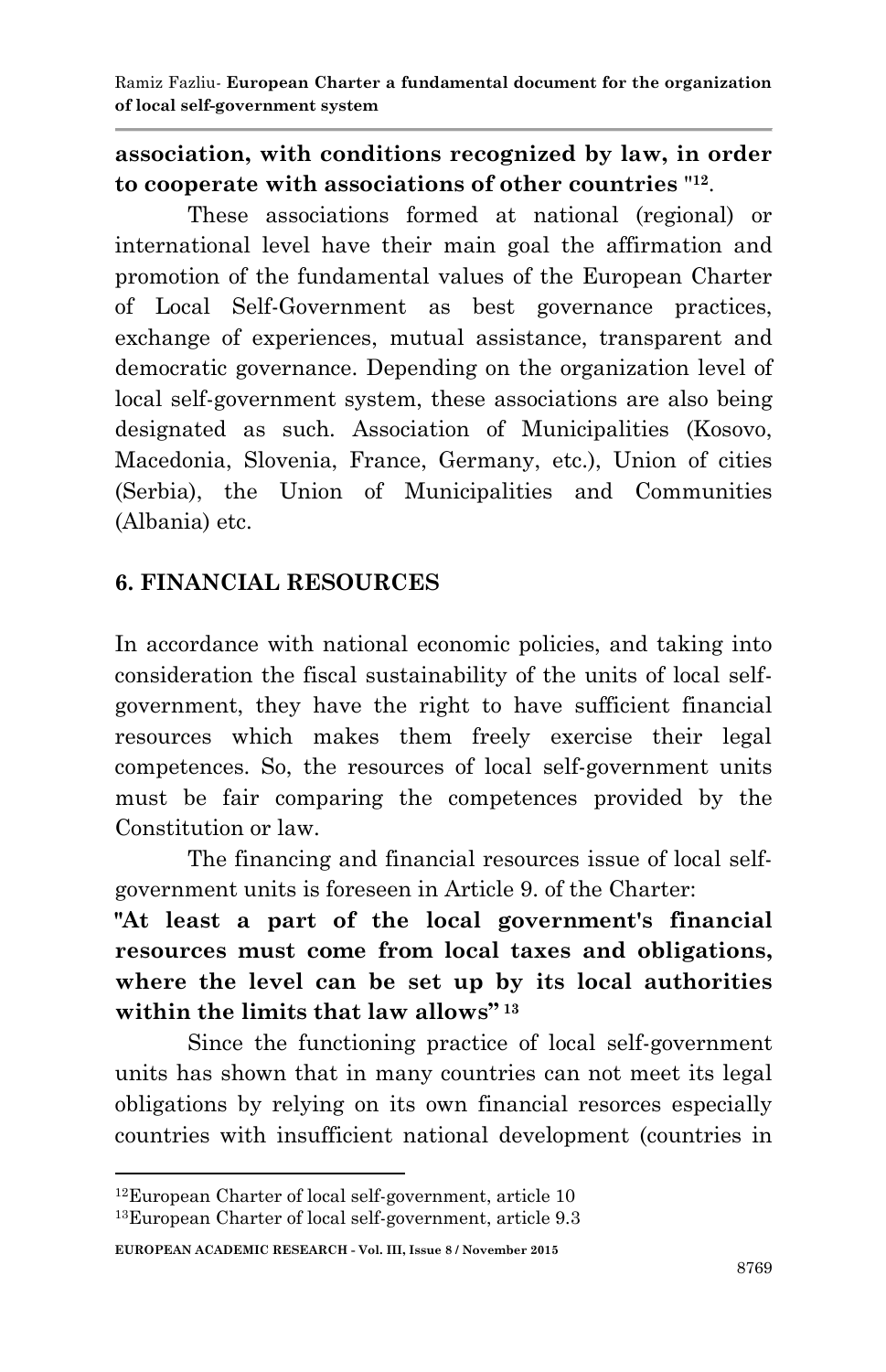transition), the Charter provides financial support for local units which are financially weaker, and requires the establishment of procedures for financial regulation or the appropriate measures aiming correcting the effects of the unequal sharing of potential financial resources and responsibilities belonging to them. For these reasons, the government financially supports the activities of local government through the form known as "government grants". But, the issuance of these grants should not take away the basic freedom of local authorities to exercise the right to select the policies within their jurisdiction. By this, the unit of local self-government should not be conditioned on determining the funding of specific project by government grants, because otherwise they will reduce the autonomy in their area of responsibility. Hence, also by the Charter of Local Self-Government, these practices and procedures are regulated by article 9. point6. which expressly says:

**"The Local authorities should be asked for their opinion in due time, for the manner of acquiring relocated resources." <sup>14</sup>**

This principle must be understood that local authorities should have the right and authority to regulate and manage financial resources independently arising from the revenues, or which are divided in the form of government grants.

# **7. LEGAL SUPPORT**

**.** 

Since the units of local self-government institutions on the occasion of their foundation are based on constitutional and legal norms, with what they even enjoy their independent legal subjectivity. Enjoying this right they also enjoy at the same time the right of legal support. This right is recognized also by the Charter in Article 11 which states:

**EUROPEAN ACADEMIC RESEARCH - Vol. III, Issue 8 / November 2015**

<sup>14</sup>European Charter of local self-government, article 9.6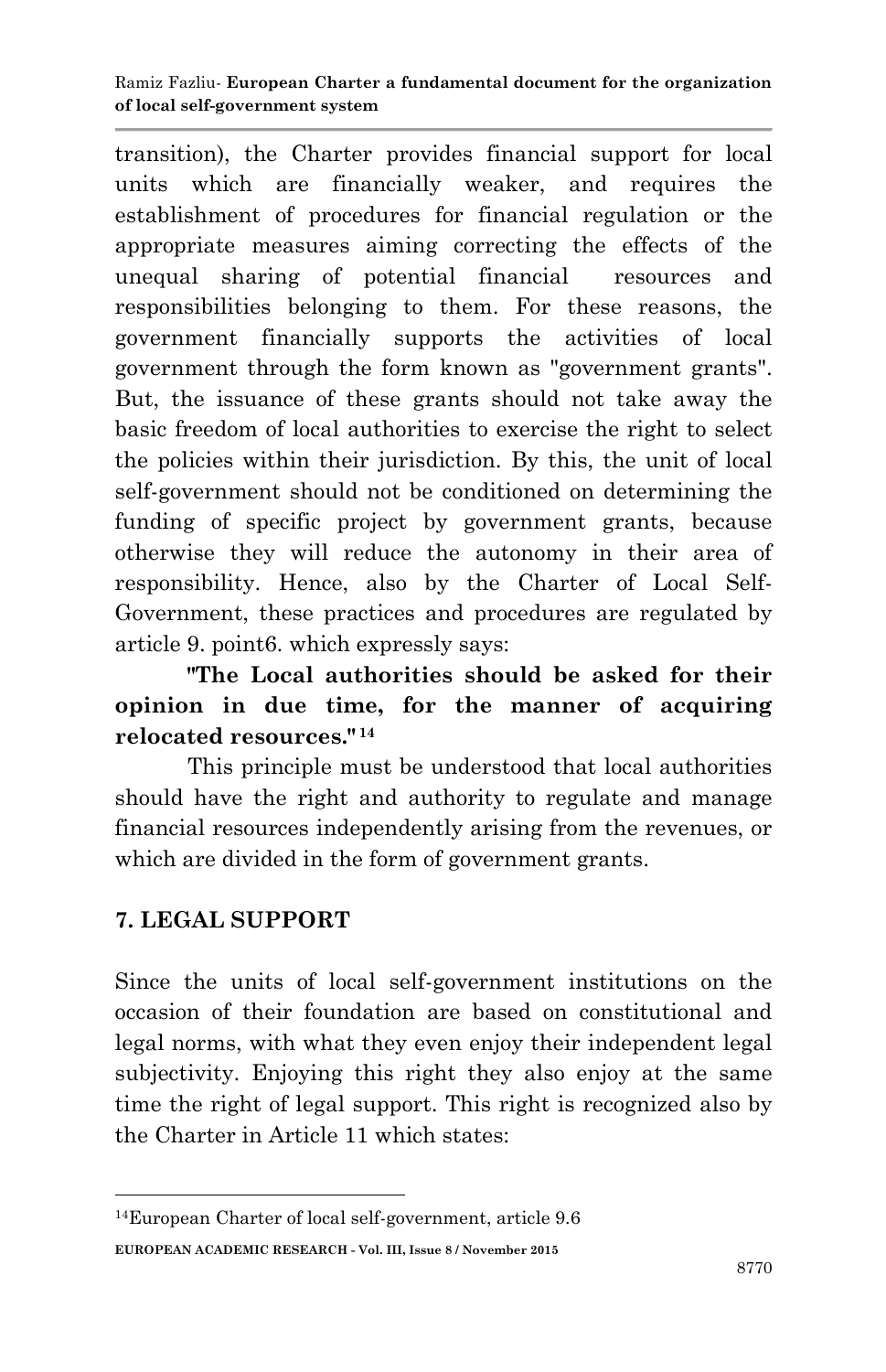**"Local government should enjoy the right to claim jurisdiction in order to ensure the free exercise of its competences and respecting the principles of local autonomy recognized by the Constitution or domestic legislation." <sup>15</sup>**

Based on this principle, respectively the legal support mechanism is a very important instrument which local selfgovernment units are protected from the arbitrary of highest organs of the state in situations when dealing with administrative disagreements or conflict between central and local bodies.

# **8. PROCEDURES OF SIGNING AND RATIFICATION OF THE EUROPEAN CHARTER BY INTERESTED COUNTRIES**

Comparing other conventions of international character, interested countries for admission respectively signing and ratification of the European Charter of Local Self-government is a subject to a special procedure. Thus any party in this case member states of the Council of Europe on the occasion of recognizing the Charter, should submit a request for admission and ratification, in which is determined the level of local or regional government that exists on their territory. The party expresses for admission and the implementation of the provisions by the Charter or that provision reserves the reserved or excluded right for their implementation.

Each Member States which accepts the Charter on the occasion of submission instrument for admission and ratification is obliged to implement the twenty paragraphs of Part I of the Charter, and at least ten of them are selected from among the following paragraphs:

Article 2. Article 3, paragraph 1 and 2, Article 4.paragraph 1,2 and 4, Article 5, Article 7.paragraph 1, Article

<sup>15</sup> Same, article 11

**EUROPEAN ACADEMIC RESEARCH - Vol. III, Issue 8 / November 2015**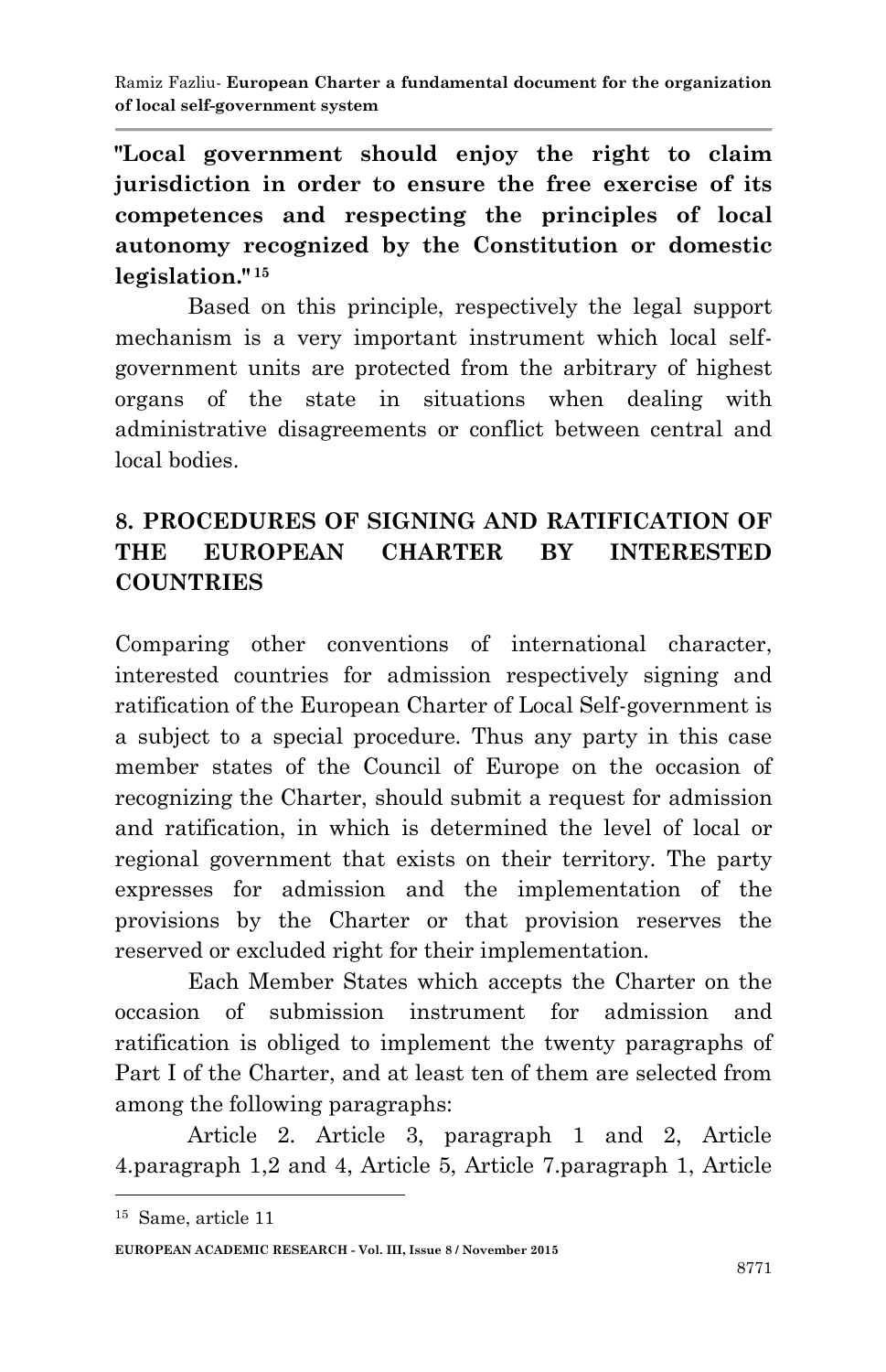8.pragraph 2, Article 9.paragraph 1,2 and 3, Article 10.paragraph 1 and Article 11. <sup>16</sup>

The submission of request – the instrument of ratification, of admission or approval, a party - interested state is made by the Secretary General of the Council of Europe, with the paragraphs selected in according to provisions of the Charter for admission and ratification. Also, The Party interested state reserves the right at any later time, to notify the Secretary General, that consider themselves to be bound by any other paragraph of the Charter, which is not being accepted yet according the requirements from paragraphs of Article 12.

These subsequent commitments from interested parties will be considered as an integral part of the ratification, admission or approval of the Party - state which makes the official announcement. To enter into force the additional accepted provisions by the accepted state must exceed a period of three months from the first day of the month following after the date of confirmation by the Secretary-General.

The third and the last part of the Charter is considered as its technical part which establishes the rules of signature, ratification and entry into force of the Charter for member states of the Council of Europe (Article 15), with a character open for membership, territory clause (Article 16), denunciation (article 17), and the notification by the Secretary General to the member states of the Council of Europe (Article 18).

After the signature, admission and ratification of the Charter, the contracting States shall take all responsibilities for the implementation of all provisions of the submitted instrument of ratification, and simultaneously these principles of the Charter to incorporate into the internal legal system either through constitutional or legal provisions.

Also, the provisions of the Charter also foresee certain terms when it may be denounced by signatory party. Therefore, the party- signatory state to denounce the Charter, must wait

**EUROPEAN ACADEMIC RESEARCH - Vol. III, Issue 8 / November 2015**

<sup>16</sup> European Charter of local self-government, article 12